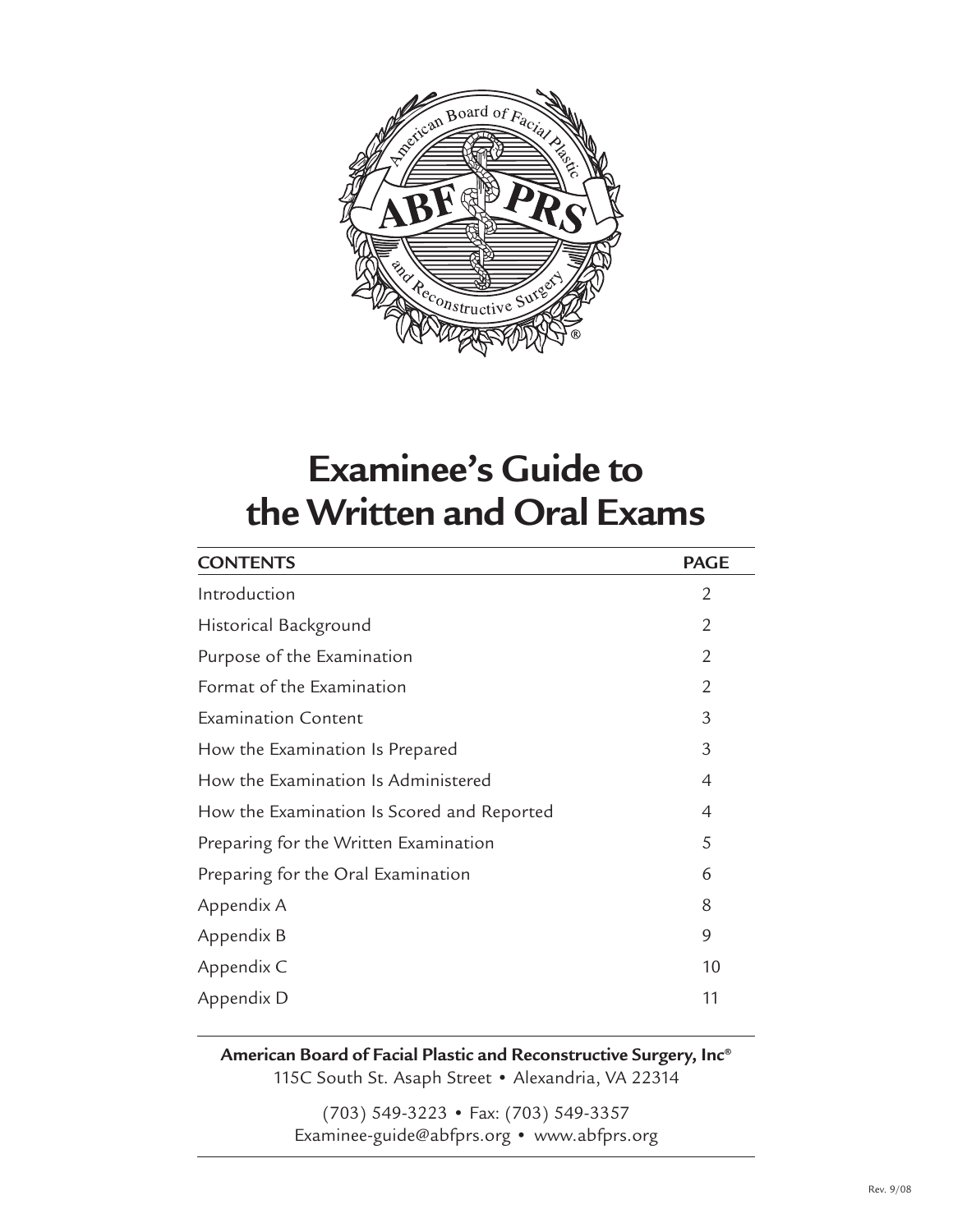# **■ INTRODUCTION**

This guide is intended to provide comprehensive information about the examination process of the American Board of Facial Plastic and Reconstructive Surgery lnc. ® The guide is organized to provide readers with: (1) a historical background of the examination, (2) an orientation to the purposes of the examination, (3) the format used in the examination, (4) the content specifications for the written and oral parts of the examination, (5) how the examination is prepared, (6) how the examination is administered, (7) how the examination is scored and reported, and (8) how the examinee can best prepare for the written and oral parts of the examination. Sample written and oral items are provided.

# **■ HISTORICAL BACKGROUND**

The ABFPRS was organized in 1986 to improve the quality of medical and surgical treatment available to the public by examining for professional expertise in facial plastic and reconstructive surgery.

The ABFPRS examination tests three groups of surgeons, applicants for certification by the American Board of Facial Plastic and Reconstructive Surgery®, fellows of the Educational and Research Foundation for the American Academy of Facial Plastic and Reconstructive Surgery, and applicants for certification by a member society of the International Federation of Facial Plastic Surgery Societies. The examination is funded in part by the Facial Plastic Surgery Fellowship Examination Corporation, a non-profit educational organization established to assist in testing graduate fellows completing training programs in facial plastic and reconstructive surgery.

To become certified by the ABFPRS, a surgeon not only must pass the ABFPRS examination, but also must meet established standards of training and clinical experience.

The Board offered its first examination in 1988 and offered two exams each year through 1991. It now offers an examination program once a year for surgeons already certified by the American Board of Otolaryngology or the American Board of Plastic Surgery, fellows completing the AAFPRS Foundation training program, and IFFPSS candidates.

# **■ PURPOSE OF THE EXAMINATION**

The examination is one phase of the two-phase process whereby surgeons may become certified in the medical specialty of facial plastic and reconstructive surgery. Its specific purposes are to promote scholarship and to test examinees' familiarity with the generally accepted body of knowledge in the specialty and their ability to apply problemsolving skills to complex medical cases.

The examination does not test actual facial plastic and reconstructive surgical skills, which only may be seen in the operating room. However, the complete certification process, during which surgeons must verify surgical experience, credentials, and training, is designed to identify examinees with sufficient evidence of both knowledge and skill in facial plastic and reconstructive surgery to justify the award of Diplomate status by the Board.

The certification process ultimately aims to improve the level of competence of practice in facial plastic and reconstructive surgery available to the public.

To safeguard the public and promote competent facial plastic surgery, the examination is annually reviewed and administered in accordance with *Standards for Education and Psychological Testing,* prepared jointly by the American Educational Research Association, American Psychological Association, and National Council on Measurement in Education. The Board has maintained high standards in test development and administration for its certification process so as to provide the highest quality examination program possible.

# **■ FORMAT OF THE EXAMINATION**

Because facial plastic and reconstructive surgery is a highly complex field, the Board has determined that two examination formats are necessary to test an examinee's knowledge. The first part involves a written examination in multiple-choice format; the second part involves the use of an oral examination.

The written part is the most effective way to test for knowledge of facts, concepts, principles, and procedures; the interpretation of this knowledge; and the use of this knowledge to solve a patient's problems. The oral examination provides a meaningful complement in terms of testing for extended problem-solving ability.

The written test consists of 300 three- or four-option, multiple-choice test items. Of this total of 300 items, 50 are always new items that are undergoing field testing. These 50 items are not counted in an examinee's score, but the information collected about these items helps the Board decide if the items can be included in future examinations. This strategy of adding 50 new items each year ensures that the multiple-choice test will consist of high quality items and that the construction of the test will be consistent with current test construction practices.

The oral examination consists of three 50-minute sessions. Each session is spent with an oral examiner who presents four patient problems and, generally, a battery of eight to 12 related questions per problem. The examinee's answers to these questions determine the score he or she receives on each problem. In the three sessions, a total of 12 patient problems are administered, and 12 ratings of performance are made by the oral examiners.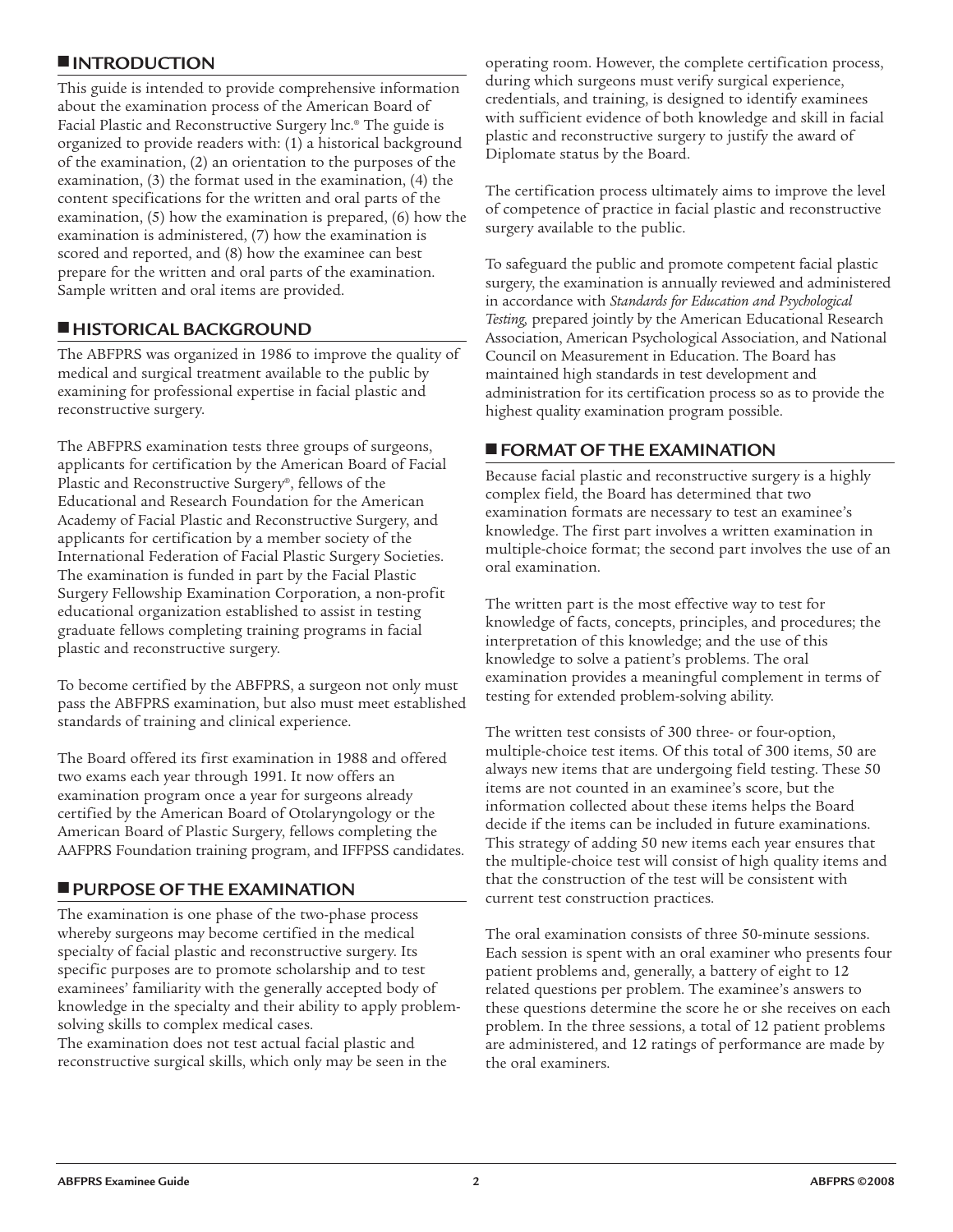# **■ EXAMINATION CONTENT**

Generally, examination content is derived from published literature and from the curriculum of the AAFPRS Foundation fellowship program. Reading lists may be obtained from the ABFPRS office at (703) 549-3223 and the AAFPRS at (703) 299-9291.

#### **The Written Examination**

Guidelines for the allocation of items to the written examination are as follows:

#### **ABFPRS WRITTEN TEST SPECIFICATIONS**

| Percentage | Category                                  |
|------------|-------------------------------------------|
| 15%        | I. Basic Sciences                         |
| 10%        | II. Diseases and Disorders                |
| (2%)       | A. Congenital                             |
| (8%)       | B. Acquired                               |
| 75%        | III. Management of Diseases and Disorders |
| (10%)      | A. Medical Management                     |
| (25%)      | <b>B.</b> Reconstructive Surgery          |
| (40%)      | C. Cosmetic Surgery                       |

As noted in these guidelines, approximately 15 percent of the written examination involves items dealing with basic sciences, approximately 10 percent with diseases and disorders, and approximately 75 percent with management of diseases and disorders. In addition to these topical classifications for items, each item also is classified into three categories representing various types of thinking.

- **• Recall** involves the retrieval of information from memory.
- **• Interpretation** involves the use of information, often requiring the examinee to draw conclusions based on photographs, line drawings, laboratory information, x-rays, CT scans, and the like.
- **• Problem solving** also involves the use of information (usually about a patient) to draw a conclusion; however, the level of complexity of problem solving is considerably higher than the two previous types of thinking. Problem solving is distinguished from interpretation by its complexity; problem solving usually requires other mental activities, such as recall and interpretation.

Each year, the written test is carefully constructed using previously used items that have been field tested, approved, and classified according to the item classification guide (see Appendix A). These items are selected by the ABFPRS Examination Committee to conform to the test specifications. Candidates for certification can be assured that the content of the test will remain consistent with these specifications.

#### **The Oral Examination**

The oral examination consists of a total of 12 oral protocols (problem-solving exercises) consisting of a patient problem, laboratory information, photographs, and other information pertinent to the treatment of the patient. The questions in each protocol are intended to test the examinee's ability to treat the patient in a safe and effective manner. The

questions are designed to probe into the various aspects of the problem-solving process that are part of normal practice in facial plastic and reconstructive surgery. The sum of the performance on each problem is represented by a rating, to be described in a subsequent section of this guide.

Generally, 60 percent of the oral problems deal with cosmetic aspects of facial plastic surgery, 33 percent deal with reconstructive surgery, and 7 percent deal with medical management.

Patient problems dealt with in the oral examination are not rare in nature, but rather are ones considered typical of the practice of facial plastic and reconstructive surgery. Therefore, examinees should not encounter problems with which they are totally unfamiliar.

# **■ HOW THE EXAMINATION IS PREPARED**

#### **The Written Examination**

Each year the ABFPRS Resource Development Committee identifies topics for the development of items for the written examination. Committee members and selected facial plastic surgeons are commissioned to write new items. Then, the ABFPRS Examination Committee selects items for the written examination. As noted in the previous section, these selections are based on the content specifications. All items are prepared by highly knowledgeable facial plastic and reconstructive surgeons, edited by professional editors, and reviewed by senior level facial plastic and reconstructive surgeons. Further, these items are field tested in prior examinations before actually being used to compute an examinee's score. Items being field tested are used in the test but not counted in computing a total score.

Once items are chosen for the written examination, the items are assembled into a draft test, which is reviewed by the ABFPRS Examination Committee. A key is prepared that describes the content specifications of each item as well as the correct response. This information is used to ensure that the test is properly scored and that it meets the content specifications described earlier in this guide.

The difficulty of the test also is controlled relevant to the passing score so that it is constant and equal for examinees regardless of the year the test is taken.

#### **The Oral Examination**

Each year, the ABFPRS Resource Development Committee identifies the topics of the oral examination for the next year. Committee members and senior facial plastic and reconstructive surgeons are commissioned to write the oral protocols. Each is based on an actual patient. These protocols are reviewed by the chair and other members of the committee. Each protocol also is edited by a professional medical test editor. The ABFPRS Examination Committee selects the protocols to be used at each session of the oral examination.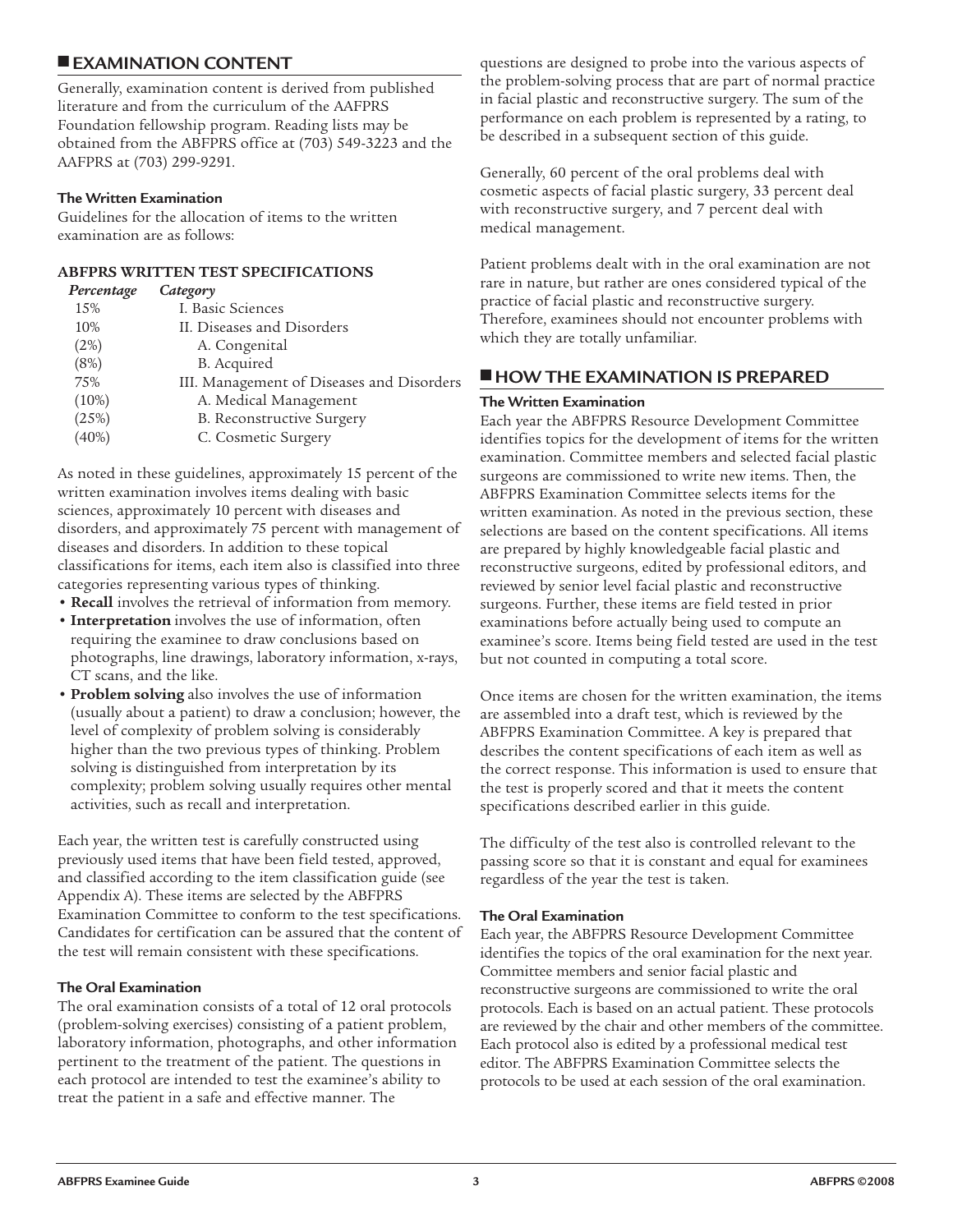### **■ HOW THE EXAMINATION IS ADMINISTERED**

The examination is scheduled once each year in Washington, D.C., in June. Specific dates for current and future year examinations may be obtained by calling the ABFPRS office at (703) 549-3223.

The written and oral examination is administered over one weekend. Examinees must travel to Washington, D.C., and it is strongly advised that they stay in the hotel where the examination is scheduled. Many elect to arrive Friday evening so as to get settled and prepare for the long and arduous weekend ahead. The first mandatory events are registration and orientation, beginning at 8:00 a.m. Saturday. During the registration session examinees will receive their individual examination schedules. Any examinee who fails to attend registration and orientation may forfeit his or her place at the examination.

#### **The Written Examination**

The written examination takes five hours to administer, and is divided into two equal parts, each lasting two and one-half hours. As described in an earlier section, the entire written examination consists of 300 multiple-choice test items, with each part containing 150 items.

The written examination is given in a room with comfortable and private seating. Examinees are NOT permitted to bring any articles with them to the examination room. Personal items must be left in the sequester room or, better, not even brought to the examination site.

The written examination proctor will seat examinees and instruct examinees about the proper completion of the answer sheets and other matters of test administration.

Restroom breaks are permitted only upon permission of a proctor. Only one person is permitted to leave the room at a time. Telephone calls may NOT be made or received during the examination.

Examinees are NEVER to discuss the test with other examinees or with proctors unless there is an irregularity. Irregularities should be brought to the proctor's attention immediately. Proctors are instructed NOT to discuss the meaning of test items or the issues or problems represented by the items.

Pencils are provided. No calculators or other materials are needed nor should they be brought to the examination room.

The proctor will announce, on the hour, the time remaining for each part of the examination. When 30 minutes remain in the examination period, the proctor will make the appropriate announcement. When 10 minutes remain, the proctor again will make an appropriate announcement. The proctor will make a final announcement two minutes before the examination's conclusion.

As examinees finish each part of the examination, they will submit their materials to a proctor and remain quietly until all materials have been checked. When the test supervisor is satisfied that all materials are collected, examinees will be dismissed. In some circumstances, the group of examinees will be ushered to a room for sequestration. No one will be permitted to leave during the last 15 minutes of the examination.

#### **The Oral Examination**

The oral examination takes three hours to administer. It consists of three 50-minute sessions, each session containing four patient problems. Generally, each problem contains eight to 12 related questions. After the last oral examination session, examinees are usually debriefed by an oral examiner before being dismissed or sequestered. This debriefing is important and informative, and also provides a chance for examinees to give feedback about the examination process.

As with the written examination, examinees are advised not to bring materials to the examination. All materials relevant to the examination will be provided by the oral examiner.

#### **Examination Weekend Schedule**

All examinees are randomly divided into examination cohorts, depending upon the number of examinees sitting the examination and the number of oral examiners available. The cohorts will stay together each day of the examination weekend, receiving each part of the written examination at one time and the oral protocols at another. Each cohort may vary in the sequence and schedule of examinations. There are two cohorts, which proceed through the weekend as follows:

|        |                   | Cohort 1        | Cohort 2        |
|--------|-------------------|-----------------|-----------------|
|        | Saturday 9am-12pm | Written A       | Written A       |
|        | Saturday 1pm-4pm  | Written B       | Written B       |
| Sunday | 9am-12pm          | Orals 1, 2, & 3 | Free Time       |
| Sunday | $1pm-4pm$         | Dismissed       | Orals 1, 2, & 3 |

Examinees will be sequestered each day as necessary to ensure the security and integrity of the examination process. Lunch will be provided for cohorts with scheduled breaks.

#### **■ HOW THE EXAMINATION IS SCORED AND REPORTED**

The scoring and reporting of the examination comprise a highly complex process, which is why several weeks pass before examinees receive the examination result. Since the score is an important aspect of the examination process, great care is taken to ensure that tests are properly scored and that the score report provides a complete and accurate description of the results.

This section describes how the score is computed and evaluated to make a pass/fail decision.

The examination contains a total of 750 points, with 375 points represented in the written examination and 375 points represented in the oral examination.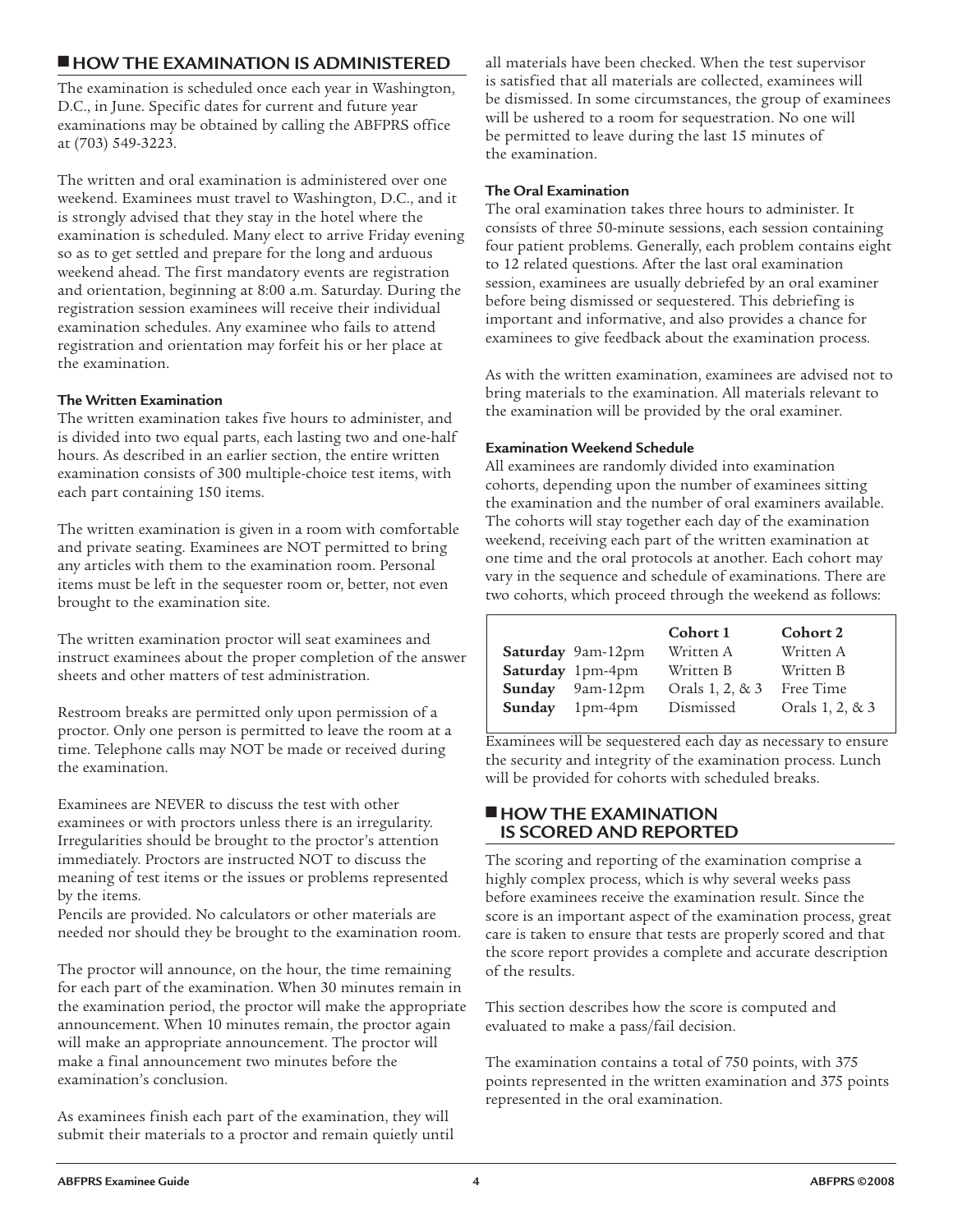Examinees must achieve a score of 250 points or higher on EACH the written and the oral examinations, for a total minimum passing score of 500 points. Examinees who do not receive passing scores on one or both parts of the examination may sit again for the examination at any offering within five years from their first examination date without submitting a new application. Examinees may retake only that part of the examination (written or oral) that they failed. If passing scores are not received on both written and oral examinations after sitting three times for the examination, the ABFPRS Board of Directors may require examinees to complete additional training before being eligible to reapply for the examination.

#### **The Written Examination**

When the written examination is completed, examinees will return their test booklets and answer sheets to the test proctor, who, in turn, will return all materials to the test supervisor for counting and processing. The written examination answer sheets are electronically scanned and computer scored using the key. A computerized item analysis is used to determine if any item failed to perform adequately. The ABFPRS Examination Committee reviews any poorly performing items to determine key changes, elimination of the item, or other revisions. Such procedures assure the reliability of the examination. Once the key is verified, the test answer sheets are re-scored electronically. For examinees whose scores are very close to the passing standard, the answer sheets are hand-scored. When the set of scores is verified, the passing score of 250 is used to determine who passes and fails the written examination.

#### **The Oral Examination**

In each session, the oral examiner completes a rating form (see Appendix B) where the performance for each of the four oral protocols receives a rating from 1.0 to 7.0. The examinee receives a total of 12 ratings, one for each oral protocol. The average of these ratings constitutes the score. An average score of 4.0 or higher is required to pass. After scores are averaged, they are algebraically converted to standard scores, and the passing score of 250 is used to determine who passes and fails the oral examination.

Oral examiners' ratings are carefully studied for potential biases to assure that the performance of oral examiners is consistently of high quality. During debriefings after the oral examination, examinees will have an opportunity to express concerns about any irregularities in the oral examination.

#### **Right to Review**

In accordance with the *Standards for Educational and Psychological Testing,* the Board provides an appeal process to any examinee who wishes his or her examination scores reviewed. An administrative fee of \$300 is charged for the review. This fee covers rescoring the written examination and providing the examinee with a detailed analysis of test performance according to content areas of the examination. A complete review of the oral examination also is conducted, and the total examination score is re-computed. The review

does not include access to written test booklet, answer keys, or other secure test materials.

Requests for review must be made within six months following the examination. The review process will be completed no later than three months prior to the next examination. The Board reserves the right to make appropriate rulings, interpretations, decisions, and departures from the *Standards,* and its decisions are not subject to further appeal. The review process is the exclusive remedy for a dissatisfied examinee.

### **■ PREPARING FOR THE WRITTEN EXAMINATION**

This section is devoted to helping examinees prepare for the written examination. The advice contained here is mainly in the category of test-taking strategies. However, all examinees should realize that the best preparation for an examination of this type consists of high quality training, regular self-study, and relevant experience in facial plastic and reconstructive surgery. This section merely provides advice on how to take written tests, particularly a test that features highly technical information and patient problems requiring higher level thinking.

Test-taking skills are important not only to the examinee's success, but also to the examination's success. Uniform testtaking skills among all examinees for certification help to eliminate the bias that comes from a lack of these test-taking skills. Examinees may fail to perform up to their level of capability because of a lack of these test-taking skills. Having test-taking skills thus eliminates one handicap to scoring up to one's capability.

This section is divided into five categories of behavior.

#### **Test Anxiety**

Test anxiety is the tendency to perform below capability due to psycho-physical reactions that are normally beyond the control of the examinee. Some researchers have estimated that one of every four persons is negatively affected by test anxiety. The stress and pressure of test-taking, particularly in a Board examination, are likely to induce test anxiety.

Serious forms of test anxiety should be treated by a qualified professional. They are treatable and correctable. Less serious forms of test anxiety can be overcome by acquiring test-taking skills and by having a sound educational preparation for the test. The higher the level of knowledge, the less chance there is for eliciting test anxiety. A good study program prior to the examination should diminish the role of test anxiety. The mastery of the skills described here also should improve the chances for eliminating anxiety.

#### **Time-use Strategy**

The Board's written test takes five hours to complete. This is an average of one minute per item, 300 items for 300 minutes. Most examinees finish before the time limit; however, the use of time is critical to maximizing performance.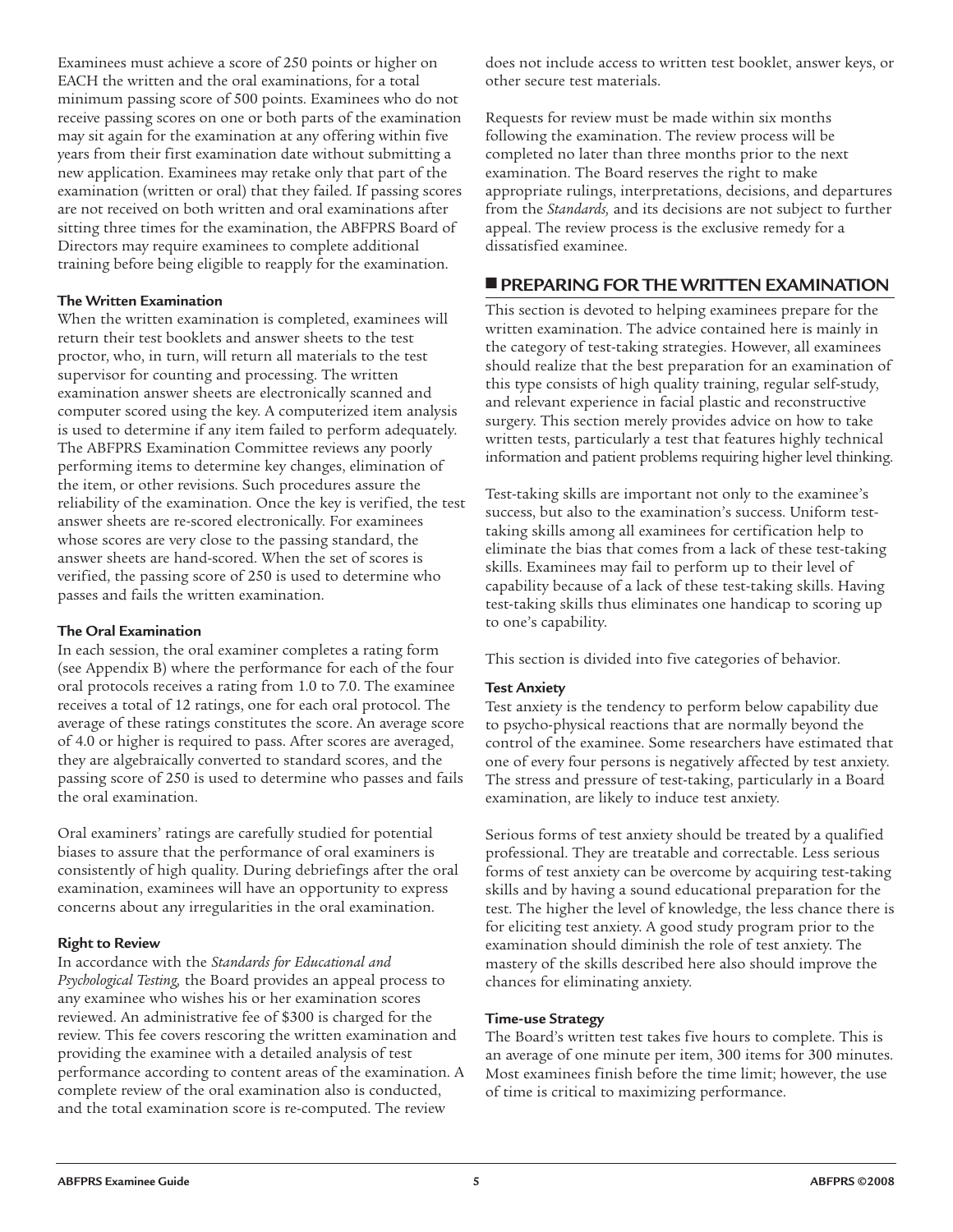Based on the true level of knowledge and individual educational experiences, some items will be very easy and some items will be very difficult. With this knowledge, there are several steps that may be taken:

- Set up a schedule for how to complete the test. Don't forget to monitor progress throughout the test. Allow enough time at the end of the test for a review of selected, difficult items. Keep time with a wristwatch, and pace responses to test items accordingly.
- Work rapidly, answering the items that are easy. For items that are hard, omit a response and mark the item in the test booklet. Review these items later. Also make notations in the test booklet next to these hard items if relevant information may help later in decision-making.
- Review those difficult items later. If the correct option cannot be confidently identified, make an "educated" guess. This is perfectly legitimate, because partial knowledge of the content represented by the item will help increase the probability of selecting the right answer. Collectively over the entire test, this partial knowledge is realized by a high degree of successful guessing and a higher score.

#### **Error-avoidance Strategy**

This section is devoted to avoiding errors that will cost precious test score points.

- Read directions carefully. Understand that the pencil marks on the answer sheet are the official record. These must be made clearly and correctly. There should be only one mark per item. Multiple marks will result in the item being scored as incorrectly answered.
- Read each item carefully to understand what is being asked or expected in the answer.
- Check the answers on the answer sheet at the end of the test period. Make certain that all items are answered.

#### **Guessing Strategy**

There is no penalty for guessing. Therefore, all examinees are encouraged to make "educated" guesses on any items for which the answer is not known. This strategy is perfectly ethical and ensures that all examinees have the same benefits during the test. Therefore, no items should be unanswered.

#### **Deductive Reasoning Strategy**

Contrary to popular folklore, the first choice that comes to mind is NOT always the best choice. In fact, there is substantial literature that shows that continued study of an item will improve the overall score. Answers may be revised after pondering a problem or thinking through a test item. Of course, doing this takes time, and time is limited. Make sure the schedule allows this time for deductive reasoning.

There are some very specific things to help with deductive reasoning for each item:

- Eliminate implausible options. These are options that are clearly wrong. Sometimes three implausible options can be eliminated, leaving only the right answer. With the elimination of implausible options, chances for an "educated" guess improve, as does the total test score.
- Sometimes other items may provide information about the problem presented in an item. Although such cluing is unintended, long tests often provide opportunities for such clues.

#### **Item Faults**

Some multiple-choice tests contain items with a host of flaws that give away the obvious right answer. Longest options are often right. The right answer is usually in the third position. Wrong answers all look alike.

There is no point in learning these specific test-taking skills, because the Board's written examination item bank has been rigorously reviewed to eliminate such item-writing faults. A multitude of checks and balances has been employed to ensure that the Board's multiple-choice items are relatively free of such flaws.

#### **Sample Items**

Appendix C provides several sample items of the kind used on the Board's written test.

### **■ PREPARING FOR THE ORAL EXAMINATION**

The oral examination consists of three intense 50-minute sessions. In one 50-minute session, four patient problems are presented, and the examinee is asked eight to 12 questions about each problem. The oral examiner is permitted to probe more deeply into a response to determine the specific understanding required of a qualified facial plastic and reconstructive surgeon.

There are definite test-taking skills for oral examinations. Seldom do examinees have opportunities for practice in this area. The advice below is intended to assist in presenting the truest level of competence, without handicaps due to poor test-taking skills.

As with the written test, the best preparation for the oral examination is sound training, experience, and a strong commitment to learning, manifested in an extensive program of scholarship through professional training and development. In other words, there are no shortcuts.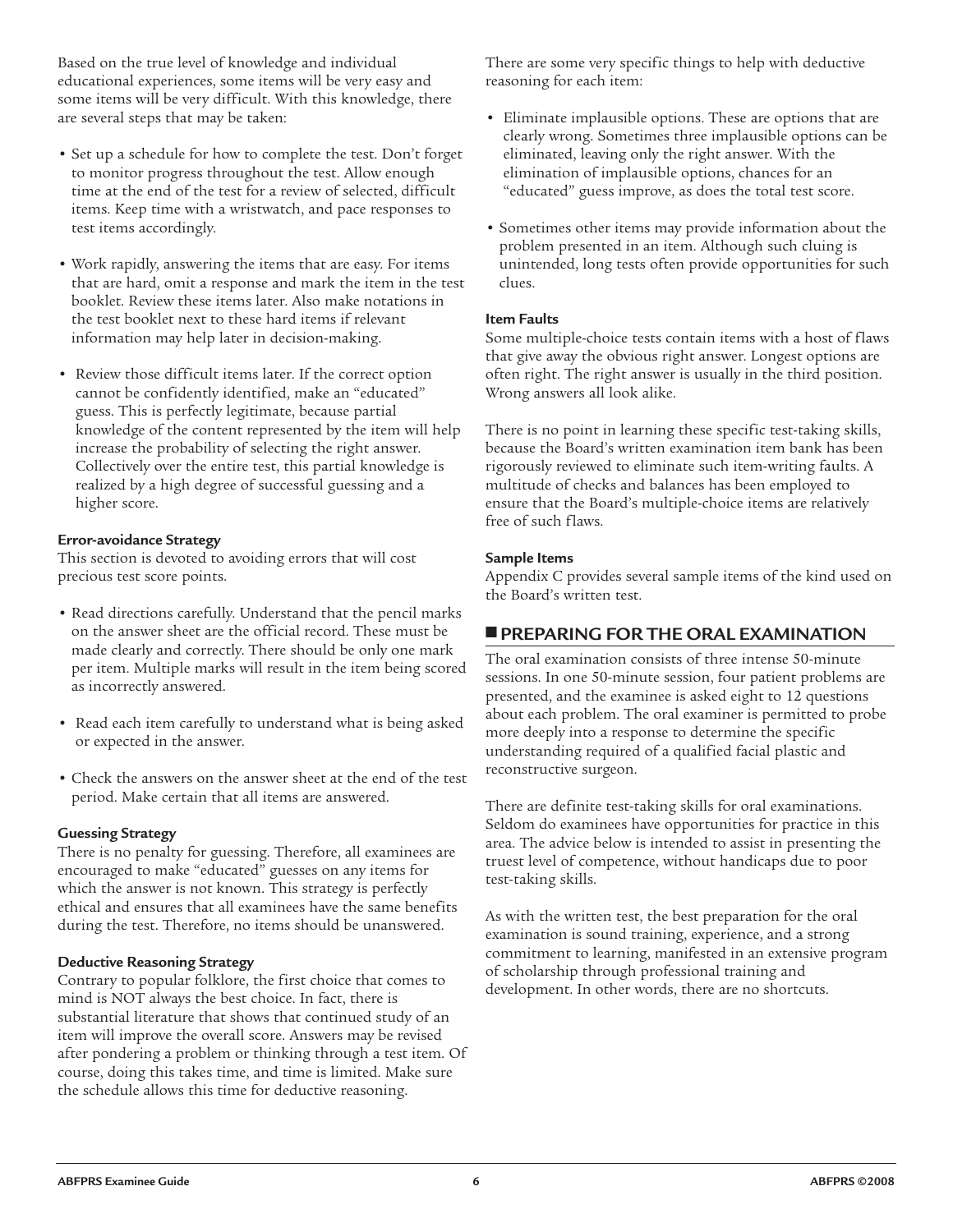#### **DOs and DON'Ts about the Oral Examination**

- 1. The examination calls for a maximum effort. Examinees should be physically and mentally well prepared.
- 2. Avoid any reference to the examiners: for example, their preferred name, reputation, where they live, and what they do. All of this is irrelevant to the examination and its purpose. Avoid any personal discussion. Examiners are instructed also to avoid personal conversations.
- 3. Answer questions directly and briefly. Since only 50 minutes is allotted for up to 48 questions and answers, responses must be kept to the point. If you do not know an answer, be honest and report so. The tendency to "bluff" through a response may result in low performance ratings.
- 4. There is a host of verbal behavior patterns to be avoided in making an oral response to a question. Such habits are detrimental to good performance. Some of these are briefly reviewed here:
	- *Unnecessary references to the literature to impress the oral examiner.* The use of references is important in justifying a response. However, this can be overdone or misused, particularly if the intent is to impress the examiner with the high level of scholarship.
	- *Flattery.* Oral examiners are well schooled not to be influenced by such superficial tactics to win high ratings.
	- *Lengthy answer.* Given that most professionals are highly able and talented individuals who are reasonably compulsive, there is a tendency to give long answers. As pointed out previously, answers should be brief and to the point. Lengthy answers are often interpreted as a ploy to overwhelm the oral examiner with irrelevant information. Therefore to reiterate earlier advice, answers should be complete but brief.
- *Rapid, aggressive talking.* A natural tendency under the pressure of an oral examination is to talk rapidly and overconfidently. This prevents the oral examiner from probing or moving on to the next question. While the strategy may seem to work, it has an overall negative effect on ratings and should be avoided.
- *Excessive vocabulary.* The proper use of terms is critical in making a favorable impression. However, this can be carried to extremes with vocabulary that is excessive. Principles of effective oral communication apply, and with that goes the use of appropriate vocabulary.
- *Right answers to other questions.* Another tactic to create a good impression is to answer another, unasked question when the answer to the question that is asked is not known. This action implies that maybe the examiner can be impressed with knowledge of something else. This tactic may seem to work but also has negative effects on ratings.

#### **Sample Protocol**

Appendix D contains a sample protocol, one that contains the oral examiner's line of questioning and a model answer. This is intended to provide an accurate glimpse into the nature of the oral examination and to assist in preparing how to respond in the oral examination.

#### **Summary**

To summarize, the oral examination is a stressful event. The presentation of 12 patient problems and the related lines of questioning are difficult for examinees at any level of competence. To maximize performance, sound training, relevant experience, and broad scholarship will help overcome handicaps that may negatively affect oral examinees.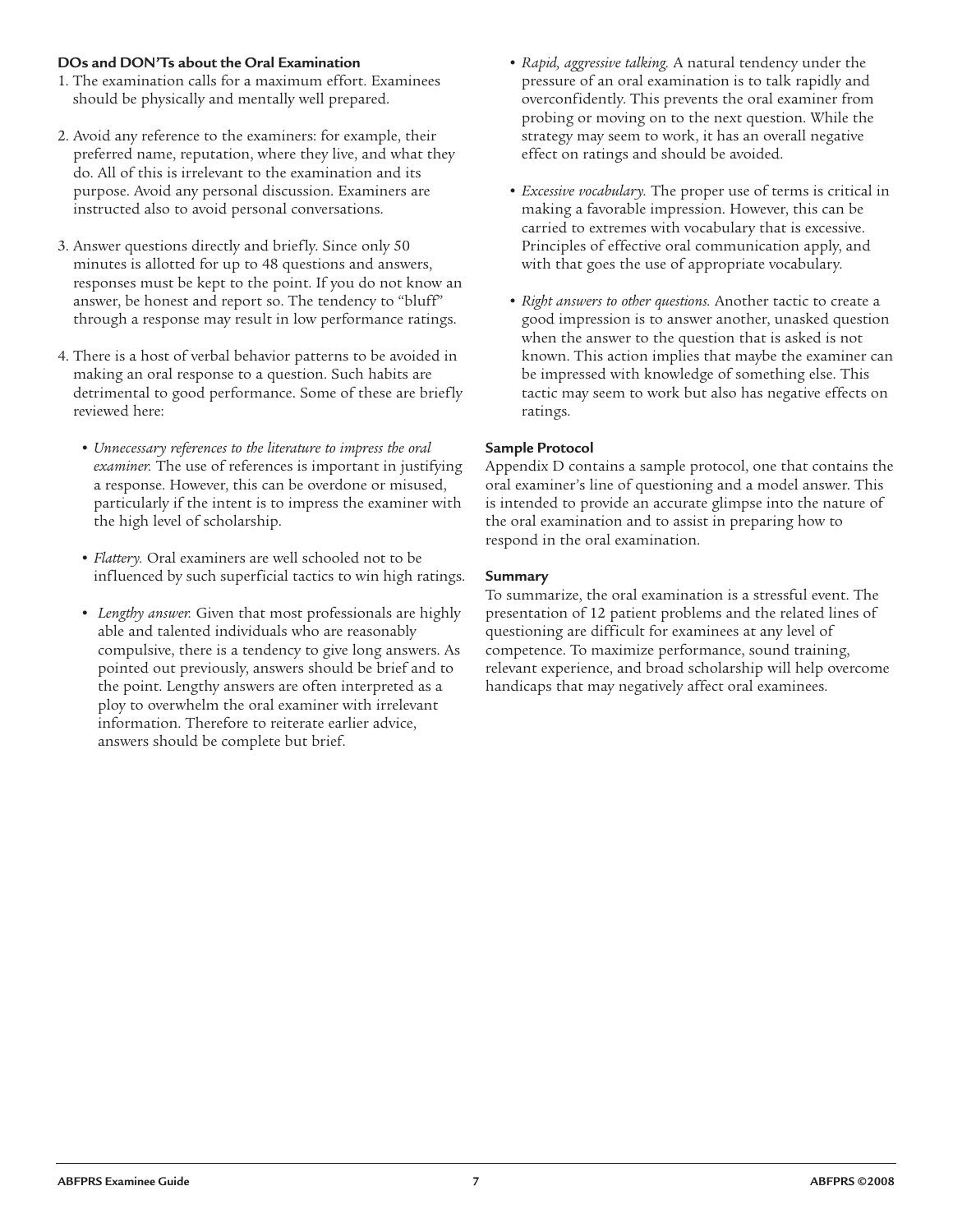# **APPENDIX A: WRITTEN ITEM CLASSIFICATION GUIDE**

#### **I. Basic Sciences**

- A. Gross Anatomy
	- 1. Auricle
	- 2. Cheek
	- 3. Chin/Zygoma/Maxilla/Sinus
	- 4. Esophagus
	- 5. Eyebrow
	- 6. Eyelid
	- 7. Forehead/Temple
	- 8. Larynx/Trachea
	- 9. Lips
	- 10. Mouth/Oral Cavity/Dental/Salivary Glands
	- 11. Neck
	- 12. Nerves
	- 13. Nose
	- 14. Orbit/Lacrimal/Eye/Globe
	- 15. Pharynx
	- 16. Scalp/Skull
	- 17. Other
- B. Biochemistry
- C. Embryology
- D. Genetics

#### **II. Diseases and Disorders**

- A. Congenital
	- 1. Genetic
	- 2. Non-genetic (Familial)
- B. Acquired
	- 1. Degenerative
	- 2. Developmental
	- 3. latrogenic/Complications
	- 4. Idiopathic
	- 5. Infectious
	- 6. Inflammatory
	- 7. Metabolic/Endocrine
	- 8. Neoplastic Benign
	- 9. Neoplastic Malignant
	- 10. Psychogenic
	- 11. Traumatic
	- 12. Vascular
	- 13. Other

### **III. Management of Diseases and Disorders**

- A. Medical Management
	- 1. Complications
	- 2. Diagnosis/Assessment (Hematology, Radiology, Special Tests)
	- 3. Disease Prevention
	- 4. Emergencies
	- 5. Medico-legal
	- 6. Office/Ambulatory
	- 7. Psychology/Psychiatry
	- 8. Rehabilitation
	- 9. Treatment-Preoperative
	- 10. Treatment-Intraoperative
	- 11. Treatment-Postoperative
	- 12. Treatment-Nonoperative
	- 13. Other
- B. Reconstructive Surgery
	- 1. Complications
	- 2. Congenital Defects
	- 3. Emergencies
	- 4. Laser
	- 5. Neoplasia/Ablation
	- 6. Orthognathic/Dental
	- 7. Scar Revision
	- 8. Septal/Sinus Surgery
	- 9. Skeletal/Maxillofacial/Craniofacial
	- 10. Soft Tissue 1˚, 2˚, Mohs
	- 11. Soft Tissue Grafts
	- 12. Soft Tissue Flaps
	- 13. Soft Tissue Techniques
	- 14. Trauma Soft Tissue
	- 15. Trauma Skeletal
	- 16. Other
- C. Cosmetic Surgery
- 1. Blepharoplasty
	- 2. Chemical Peel/Skin Exfoliation
	- 3. Complications
- 4. Dermabration
- 5. Direct Brow Lift
- 6. Emergencies
- 7. Forehead Lift
- 8. Filling Agents/Implants
- 9. Hair Replacement
- 10. Laser
- 11. Liposuction/Lipoaugmentation
- 12. Malar/Submalar Augmentation
- 13. Otoplasty
- 14. Rhinoplasty
- 15. Rhytidectomy
- 16. Skeletal Augmentation
- 17. Other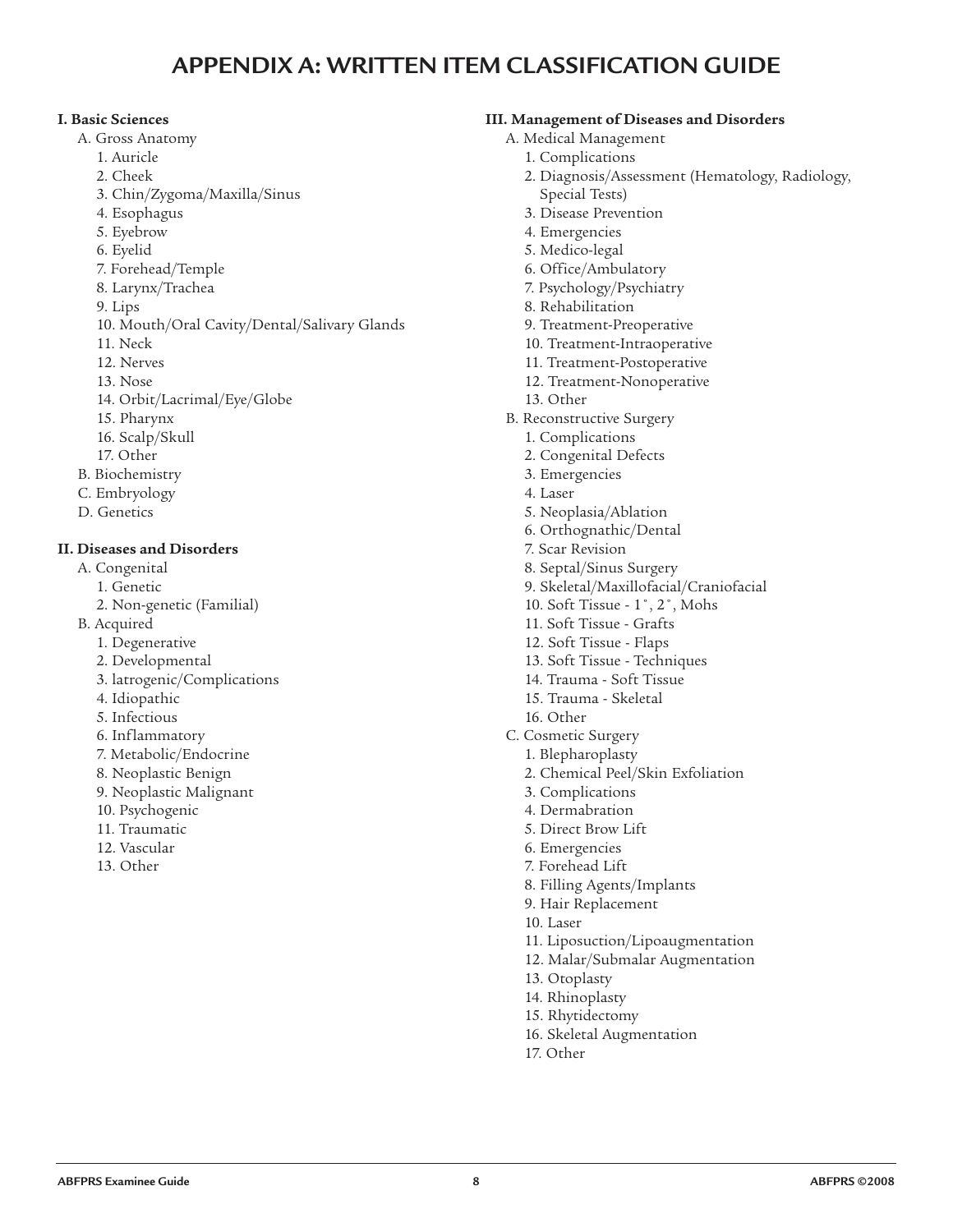# **APPENDIX B: RATING FORM FOR ORAL EXAMINATION**

#### **Instructions: Circle or fill in the blank for each section.**

#### **1. Examinee Identification Number:** \_\_\_\_\_\_\_\_\_\_\_\_\_\_\_\_\_\_\_\_\_\_\_\_\_\_\_\_\_\_\_\_\_\_\_\_\_\_\_\_\_\_\_\_\_\_\_\_\_\_\_\_\_\_\_\_\_\_\_\_\_\_\_\_\_\_\_\_\_\_\_\_\_\_\_\_\_

#### **2. Oral Examiner:** \_\_\_\_\_\_\_\_\_\_\_\_\_\_\_\_\_\_\_\_\_\_\_\_\_\_\_\_\_\_\_\_\_\_\_\_\_\_\_\_\_\_\_\_\_\_\_\_\_\_\_\_\_\_\_\_\_\_\_\_\_\_\_\_\_\_\_\_\_\_\_\_\_\_\_\_\_\_\_\_\_\_\_\_\_\_\_\_\_\_\_\_

| 3. Session:<br>ORAL <sub>1</sub><br>Sunday 9:00 a.m. - 10:00 a.m.<br>Sunday 1:00 p.m. - 2:00 p.m. |  |                |   | ORAL 2<br>Sunday 10:00 a.m. - 11:00 a.m.<br>Sunday 2:00 p.m. - 3:00 p.m. |   |   | ORAL <sub>3</sub><br>Sunday 11:00 a.m. - 12:00 p.m.<br>Sunday 3:00 p.m. - 4:00 p.m. |
|---------------------------------------------------------------------------------------------------|--|----------------|---|--------------------------------------------------------------------------|---|---|-------------------------------------------------------------------------------------|
| 4. Oral Protocol #:                                                                               |  |                |   | Score:                                                                   |   |   |                                                                                     |
|                                                                                                   |  | 2              | 3 | 4                                                                        | 5 | 6 | 7                                                                                   |
|                                                                                                   |  | 2              | 3 | 4                                                                        | 5 | 6 | 7                                                                                   |
| 3                                                                                                 |  | $\overline{2}$ | 3 | $\overline{4}$                                                           | 5 | 6 |                                                                                     |
| 4                                                                                                 |  | $\overline{2}$ | 3 | $\overline{4}$                                                           | 5 | 6 |                                                                                     |
| 5                                                                                                 |  | 2              | 3 | 4                                                                        | 5 | 6 |                                                                                     |
| 6                                                                                                 |  | 2              | 3 | 4                                                                        | 5 | 6 |                                                                                     |
|                                                                                                   |  | 2              | 3 | $\overline{4}$                                                           | 5 | 6 | 7                                                                                   |
| 8                                                                                                 |  | $\overline{2}$ | 3 | $\overline{4}$                                                           | 5 | 6 | 7                                                                                   |
| 9                                                                                                 |  | 2              | 3 | 4                                                                        | 5 | 6 |                                                                                     |
| 10                                                                                                |  | 2              | 3 | $\overline{4}$                                                           | 5 | 6 |                                                                                     |
| 11                                                                                                |  | $\overline{2}$ | 3 | $\overline{4}$                                                           | 5 | 6 |                                                                                     |
| 12                                                                                                |  | $\overline{2}$ | 3 | 4                                                                        | 5 | 6 |                                                                                     |

NOTE: Protocols are to be graded separately, not as a group. Circle the appropriate rating you ascribe for each **protocol given, according to the following rating scale:**

- **7 = OUTSTANDING PERFORMANCE -** Response to protocol was what might be expected from an **outstanding** facial plastic surgeon.
- **6 = VERY GOOD PERFORMANCE -** Response to protocol was what typically might be expected from a **highly competent** facial plastic surgeon.
- **5 = GOOD PERFORMANCE -** Response to protocol was what typically might be expected from a **competent** facial plastic surgeon.
- **4 = MARGINAL PERFORMANCE -** Response to protocol was what typically might be expected from a **barely competent** facial plastic surgeon.
- **3 = FAILING PERFORMANCE -** Response to protocol indicates **incompetent** professional practice.
- **2 = FAILING PERFORMANCE -** Response to protocol indicates **incompetent** and **unsafe** professional practice.
- **1 = FAILING PERFORMANCE -** Response to protocol indicates **incompetent** and **unsafe** professional practice, and **no clinical comprehension** of the problem.

**5. Comments:** Please note any examination irregularities or observations about the examinee.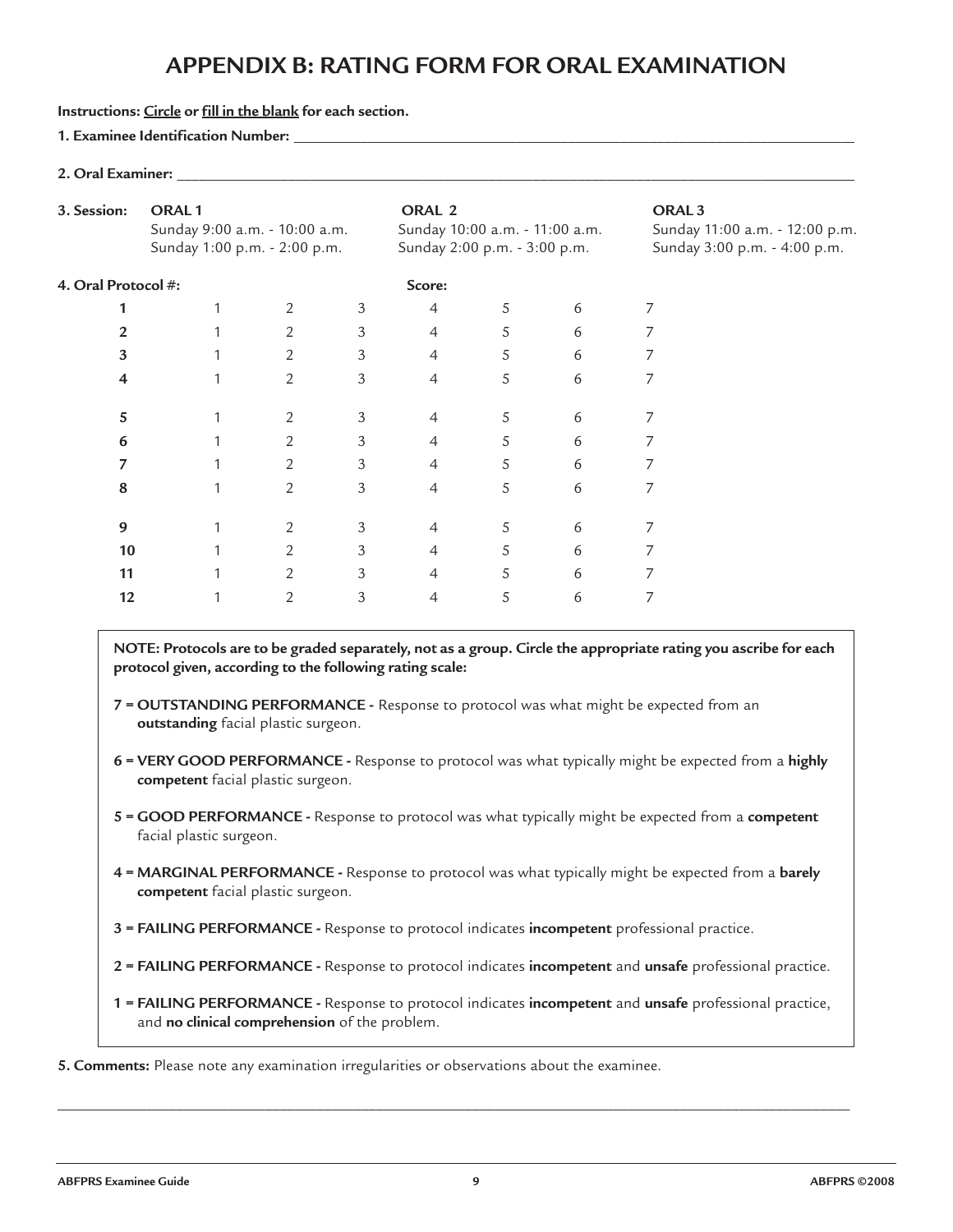# **APPENDIX C: EXAMPLES OF MULTIPLE-CHOICE ITEMS**

#### **1. Nasal avulsion most commonly involves the:**

- A. bony dorsum.
- B. cartilaginous dorsum.
- C. tip.
- D. ala.

2. A melanoma on the cheek of a 66-year-old man is 1 x 0.5 cm in surface area and 0.5 mm deep, extending into the papillary **dermis. According to Clark, the melanoma would be classified as Level:**

- A. II.
- B. Il-A.
- C. III.
- D. Ill-A.

#### 3. An apparently nonviable 2 x 3 cm area is noted in the non-hair-bearing postauricular region of a patient who underwent a **rhytidectomy six days ago. Recommended management consists of:**

- A. immediate excision, with skin grafting if necessary.
- B. prompt excision and repair with a rotation flap.
- C. prompt excision and primary closure after lateral undermining.
- D. serial debridement and healing by secondary intention.

#### **Items 4 and 5 Refer to Figure 1.**

| $\frac{1}{N}$ |
|---------------|
| å             |
|               |

**Figure 1**

#### **4. Figure 1 depicts what nasal deformity?**

- A. Polly beak deformity
- B. Nasal tip ptosis
- C. Columellar retraction
- D. Alar flaring

#### **5. The most appropriate correction of the deformity in Figure 1 consists of:**

- A. shortening the nasal septum.
- B. placement of a columella strut of plumping graft.
- C. cephalic trimming of the lower lateral cartilages.
- D. conservative trimming of the alar nasal sils.

Answers: 1-D 2-A 3-D 4-C 5-B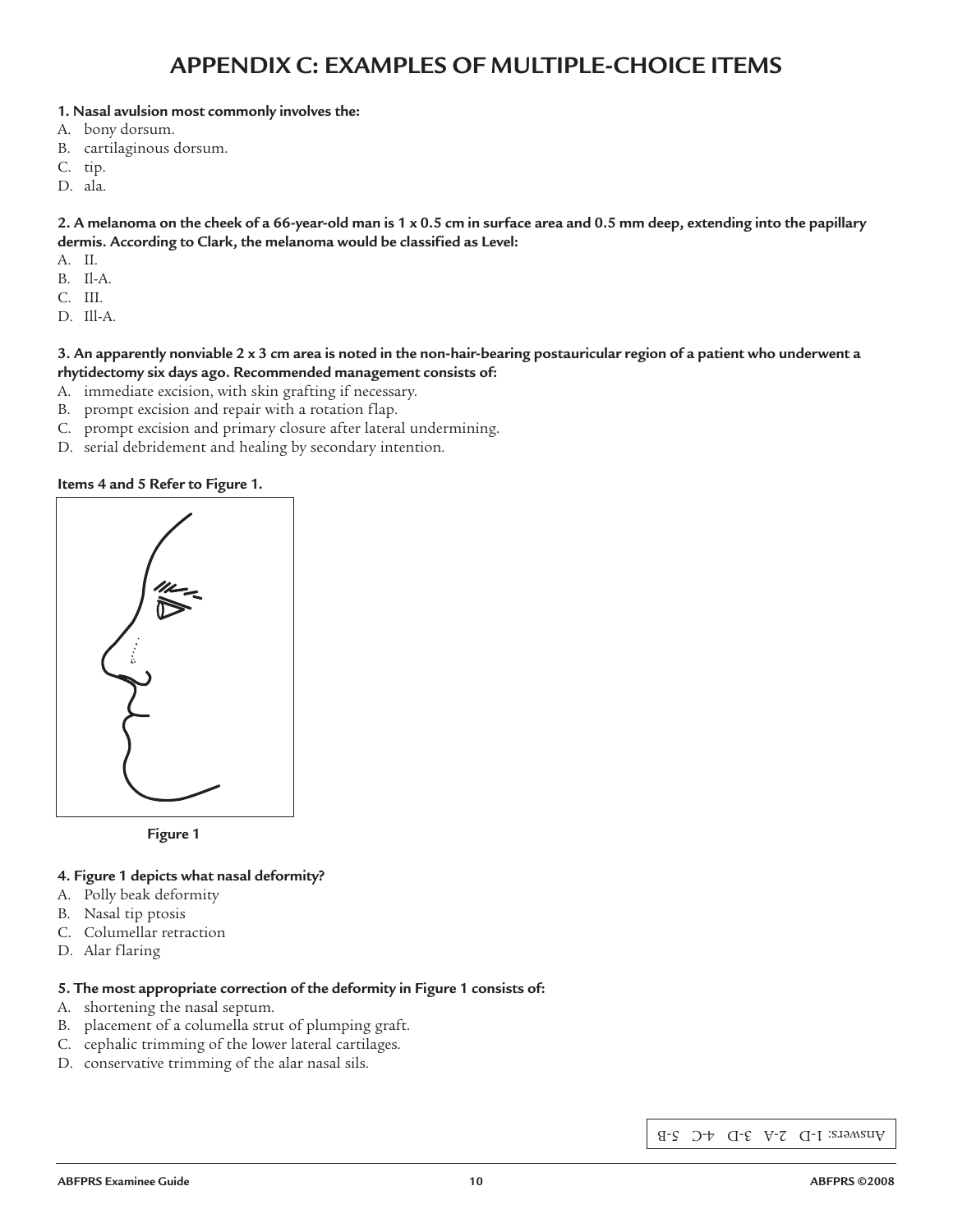# **APPENDIX D: SAMPLE ORAL PROTOCOL**

#### **EXAMINER INFORMATION**

Oral Protocol XYZ

#### **Examinee Information**

A 43-year-old white woman who underwent a septorhinoplasty three years ago has bilateral obstruction of the nasal airways. Examination reveals an S-shaped septal deformity anteriorly and posteriorly. The left septum deviates off the maxillary crest.